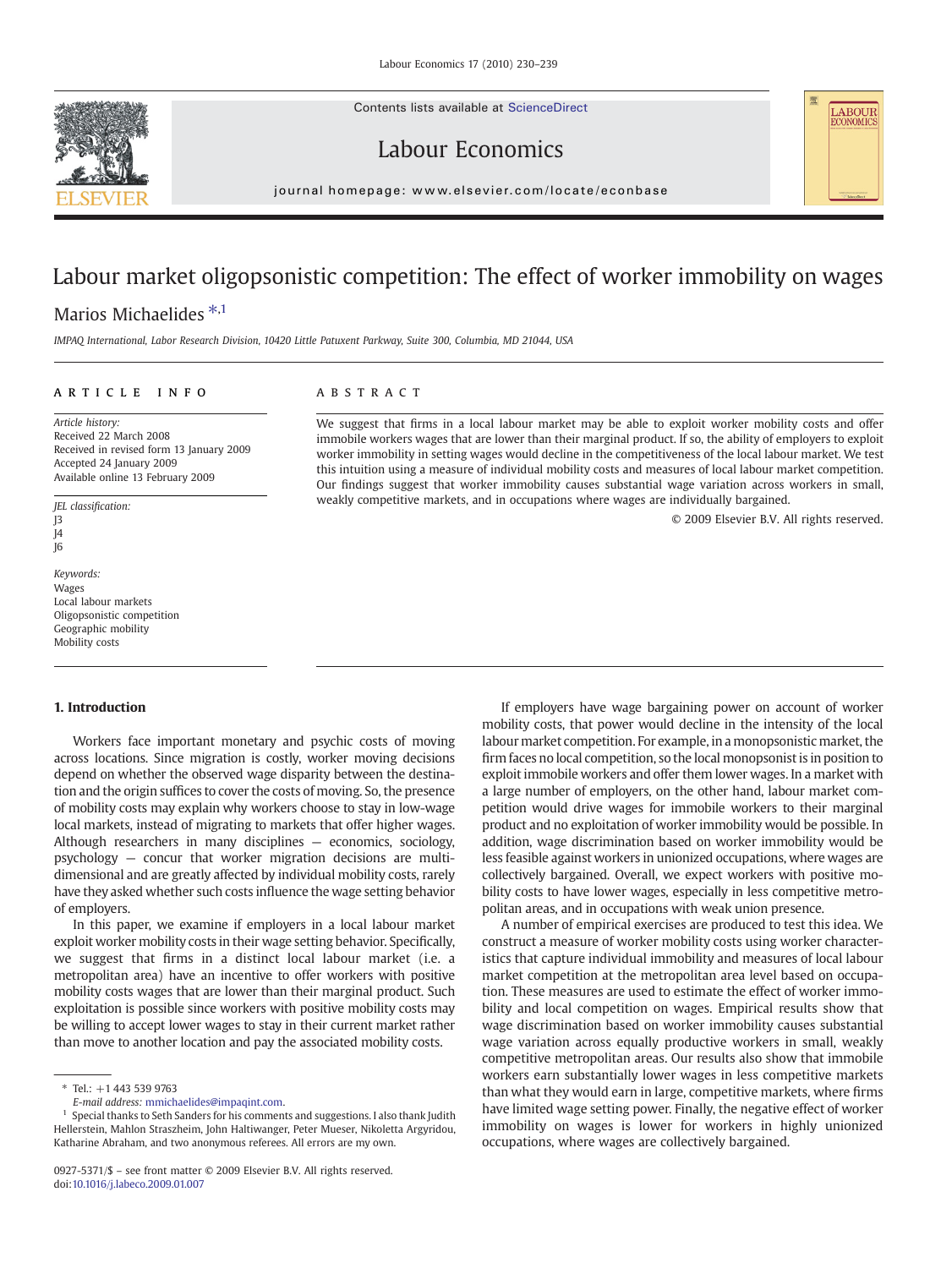#### 2. Background

Under perfect competition, wage disparities across workers are explained by differences in their accumulated human capital and innate ability [\(Schultz, 1961; Mincer, 1974; Becker, 1993\)](#page--1-0). Empirically, researchers have used variation in worker productive characteristics, such as education and labour market experience, to explain wage differences, most notably across gender and racial groups. [Altonji and](#page--1-0) [Blank \(1999\)](#page--1-0) provide an extensive review of this literature.

Wage disparities are also explained in a hedonic environment, through compensating differences. According to the hedonic wages theory, if jobs provide different levels of attributes, high-amenity jobs will offer lower wages ([Rosen, 1986](#page--1-0)). There is substantial empirical work suggesting that wages differ across employers due to heterogeneity inworking conditions [\(Dorsey and Walzer, 1983; McNabb 1989; Dorman and Hagstrom, 1998](#page--1-0)), and location amenities [\(Roback, 1982; Blomquist et al., 1988](#page--1-0)).

Both lines of work assume that the labour market is perfectly competitive, and have been successful in explaining portions of the observed wage disparities across workers, within and across locations. There is evidence, however, that labour supply to one employer is not always infinitely elastic, as the competitive model requires, and employers may have an active role in wage setting. [Card and Krueger](#page--1-0) [\(1994\)](#page--1-0) conclude that an increase in the minimum wage does not reduce employment, a finding that is inconsistent with the competitive model. [Krueger and Summers \(1987, pp. 18](#page--1-0)–47) note the persistence in wage differences across observably identical workers between industries and conclude that market failures may be a reason for that persistence.<sup>2</sup> Furthermore, a positive relationship between wages and firm size is found in numerous papers in the literature; [Brown and Medoff \(1989\)](#page--1-0) conclude that this relationship persists even after accounting for differences in worker quality and working conditions.

Models of classic monopsony ([Bronfenbrenner, 1956](#page--1-0)) could explain some of this curious empirical evidence. In a monopsonistic market, for example, a carefully selected minimum wage leads to an increase in employment levels. A monopsony model can also explainwage variation that is not accounted for by differences in worker productivity. If a monopsonist observed non-productive worker characteristics which could be used to sort workers into different labour supply elasticity groups, the monopsonist would offer lower wages to workers who are less responsive to marginal wage changes (classic monopsonistic wage discrimination).

Pure monopsonies rarely exist in the real economy, so the above explanations are of little relevance. However, researchers have explored whether monopsonistic or oligopsonistic behavior is possible even in markets with a large number of employers.<sup>3</sup> For example, if firms differ along dimensions that affect worker utility, then firms with higher levels of the desirable characteristic enjoy an upward sloping labour supply [\(Boal and Ransom, 1997\)](#page--1-0). Also, [Bhaskar and To](#page--1-0) [\(1999\)](#page--1-0) show that, in a perfectly competitive market, firm differentiation could explain how an increase in the minimum wage may raise employment levels.

[Black and Lowenstein \(1991\)](#page--1-0) introduced the possibility that a lone firm in a local labour market (such as a metropolitan area) is in position to exploit worker mobility costs. The authors note that a worker facing mobility costs in a monopsonistic market may accept the wage offer she receives from the monopsonist, or reject the offer, move to another market, and pay the associated mobility costs. As a result, the monopsonist chooses to offer such workers wages that are lower than their marginal product, while it offers workers with zero mobility costs wages that are equal to their marginal product. This prediction contradicts the perfect market outcome and provides intuition on how wage discrimination based on worker mobility costs may occur.

[Ransom \(1993\)](#page--1-0) uses a similar intuition to attribute the negative returns to tenure for college professors to low geographic mobility. He suggests that since some colleges are located in geographically isolated towns, they can exploit professors with positive mobility costs by offering them lower wages late in their careers.

#### 2.1. Exploitation of worker immobility in setting wages

The [Black and Lowenstein \(1991\)](#page--1-0) and [Ransom \(1993\)](#page--1-0) models describe the market for college professors, in which some employers are geographically isolated. In this section, we extend the intuition of this work to understand more generally under which conditions employers in a local labour market (such as a metropolitan area) may exploit worker mobility costs in their wage setting behavior.

Suppose that firms in a metropolitan area observe worker characteristics signaling whether the worker faces positive costs of moving to another location. Using observed mobility cost signals, firms would be able to sort workers in different mobility cost groups based on perceived immobility. For example, workers may value working in their birthplace and married workers may appreciate living in their spouse's place of birth. So, firms will expect local workers to be less willing to move to another market than non-locals. In addition, firms will expect married local workers whose spouses were born in the same location to be less mobile than unmarried local workers. In contrast, unmarried non-local workers are expected to be highly mobile.

If firms observe such worker characteristics, they will know which workers may be willing to accept lower wages to avoid moving to another market. So, firms will have an incentive to offer workers with positive mobility costs wages that are lower than their marginal product. Wage offers will be even lower for workers in high mobility cost groups. In the above example, wages offered to local workers will be lower than their marginal product and wages for married local workers whose spouses were born in the same location will be lower still.

Since workers with positive mobility costs may accept lower wages to avoid moving, firms would obtain greater profits from hiring them. This means that if there were multiple firms in the local market, they would all compete to hire such workers. So, the higher the number of firms in a local market, the more intense the competition to hire immobile workers will be, leading to higher wages. In other words, the wage setting power firms enjoy due to worker immobility would decline in the intensity of the local labour market competition.

Let us consider a local labour market with only one employer. A worker in such market will accept the offer he receives from the monopsonistic firm or move to another market and pay the associated mobility costs. As a result, in the absence of local competition, the monopsonist is in position to offer immobile workers lower wages. In an oligopsonistic market, where there is more than one employer, all firms would compete for workers who are perceived as having positive mobility costs. Competition would push wages for immobile workers up and would limit, but not eliminate, the ability of local employers to exploit worker immobility in setting wages. As a result, immobile workers in an oligopsonistic market would receive wage offers that are lower than their marginal product but higher than the monopsonistic wage rate.

On the other hand, in a perfectly competitive local labour market (i.e. a market with a large number of firms) firms will not be able to exploit worker mobility costs. The intensity of the local competition to hire immobile workers would push wages for such workers to their marginal product, eliminating wage discrimination based on worker immobility.

In summary, in the presence of worker mobility costs, firms in a local market may exploit workers with positive mobility costs by offering them lower wages. However, the wage setting power employers enjoy would diminish in the competitiveness of the local market; only firms in weakly competitive markets will be able to exploit worker immobility. This scenario has two important implications. First, unexplained wage

 $2$  The authors note (p. 42): "Our conclusion that the inter-industry wage structure cannot plausibly be interpreted as a competitive outcome, has significance for both micro and macroeconomic issues".

<sup>&</sup>lt;sup>3</sup> See [Bhaskar, Manning, and To \(2002\),](#page--1-0) and [Boal and Ransom \(1997\)](#page--1-0) for literature reviews.